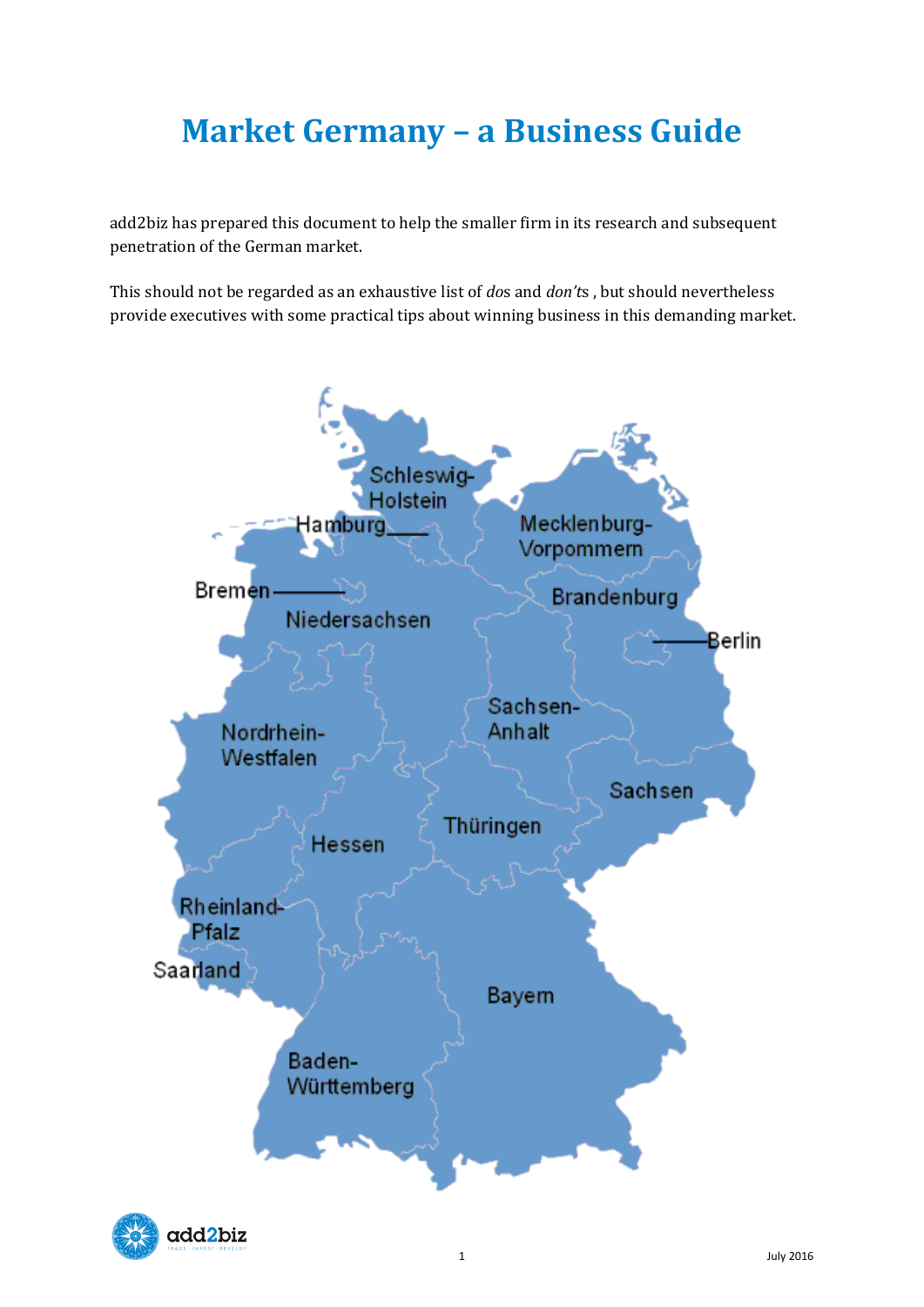# **Contents**

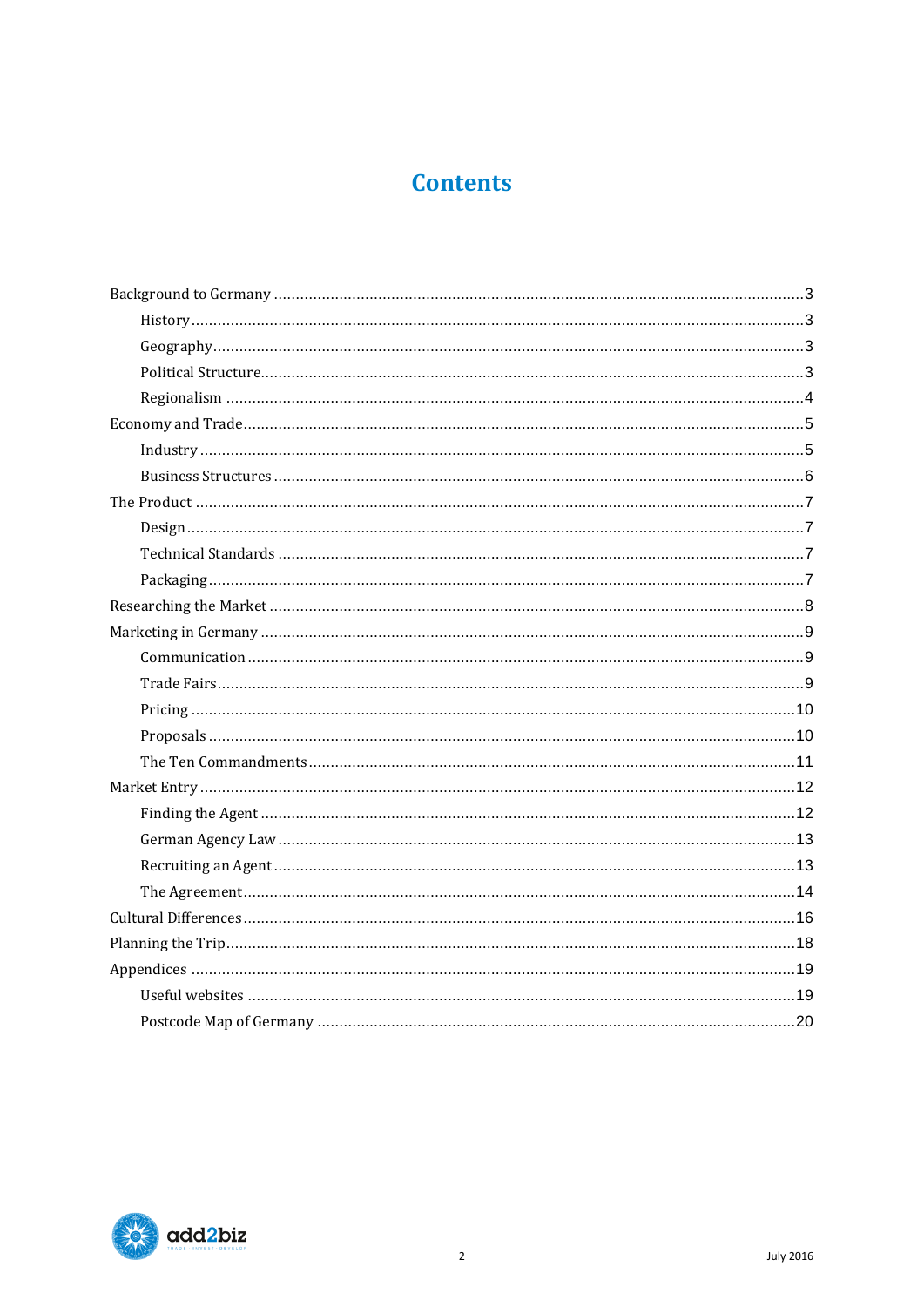# **Background to Germany**

## <span id="page-2-1"></span><span id="page-2-0"></span>**History**

At the end of the Second World War Germany was divided up between the Allied Powers into four occupation zones. France, UK and the USA controlled the three western zones, and the former Soviet Union the eastern zone. Out of this the two new German states were to emerge – the Federal Republic of Germany and the German Democratic Republic, more frequently referred to as West and East Germany respectively.

For the next 45 years Germany remained divided and the two superpowers confronted one another along this new border between the two new countries. Whereas West Germany prospered and became the economic powerhouse of Europe, East Germany lagged behind. With the fall of the Berlin wall in November 1989 and the end of the Cold War the two countries united on 3 October 1990.

Berlin immediately became the capital of the reunified Germany, although the government remained in Bonn until 1999. Historians refer to the period since 1990 as the Berlin Republic.

# <span id="page-2-2"></span>**Geography**

Germany is situated in the heart of Europe surrounded by nine countries: to the west lie the three BeNeLux countries and France; Denmark in the north; Austria and Switzerland in the south; and the Czech Republic and Poland to the east.

Germany covers an area of approximately  $357,000 \text{ km}^2$  (133,744 square miles). The northern region comprises a low coastal plain, with the central and southern regions being more mountainous and covered by forest.

The river Rhine, which extends some 865km inside Germany, is navigable and used widely for freight traffic. Duisburg, in the Ruhr area of Germany, has Europe's largest inland port.

## <span id="page-2-3"></span>**Political Structure**

Germany is a federal republic composed of sixteen states or *Länder*. The Federal government shares constitutional powers with the *Länder* and this is known as the *Grundgesetz* (basic law). If Germans are asked what makes them proud about their country, they will most likely cite this legal constitution.

The Federal government takes charge of foreign and defence policy, environmental protection and has primary responsibility for public finances and the economy. The *Länder*, which elect their own parliaments, are responsible for education, healthcare and the police.

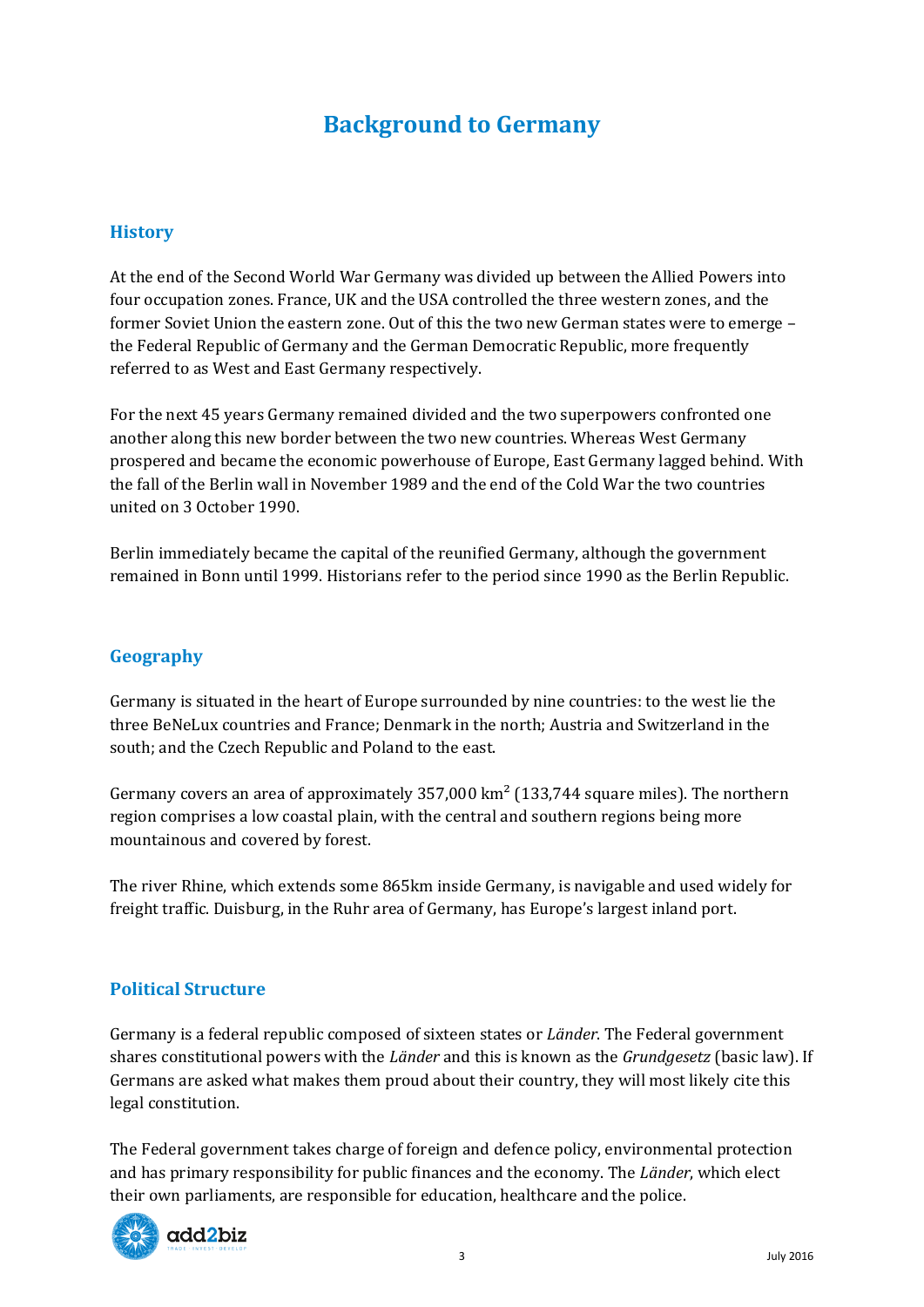Germany is the largest contributor to the budget of the European Union (providing 27%) and third largest contributor to the United Nations (providing 8%).

# <span id="page-3-0"></span>**Regionalism**

Do not make the mistake of treating Germany as one market! Throughout the country there are differences in lifestyle and temperament. Whereas there remains an east-west division even after 26 years of unification, there is also a north-south rivalry with the northerners labelling the southerners lazy and the southerners considering the northerners to be dull.

Although Germany's capital city is Berlin, this is not the centre of commerce and other regions maintain their importance. Frankfurt is, of course, the financial capital. As a result of this decentralisation Germany has acquired excellent transport networks and it is relatively easy to get about.

| <b>Federal state (Land)</b> | <b>Capital</b> | <b>Population</b> | Area $(km2)$ |
|-----------------------------|----------------|-------------------|--------------|
|                             | (Hauptstadt)   | (millions)        |              |
| North Rhine-Westphalia      | Düsseldorf     | 18.1              | 34,043       |
| <b>Bavaria</b>              | Munich         | 12.4              | 70,549       |
| Baden-Württemberg           | Stuttgart      | 10.7              | 35,752       |
| Lower Saxony                | Hanover        | 8.0               | 47,618       |
| Hesse                       | Wiesbaden      | 6.1               | 21,115       |
| Saxony                      | Dresden        | 4.3               | 18,416       |
| Rhineland-Palatinate        | Mainz          | 4.1               | 19,847       |
| Berlin                      | Berlin         | 3.4               | 892          |
| Schleswig-Holstein          | Kiel           | 2.8               | 15,763       |
| Brandenburg                 | Potsdam        | 2.6               | 29,477       |
| Saxony-Anhalt               | Magdeburg      | 2.5               | 20,445       |
| Thuringia                   | Erfurt         | 2.2               | 16,172       |
| Hamburg                     | Hamburg        | 1.7               | 755          |
| Mecklenburg-West Pomerania  | Schwerin       | 1.7               | 23,174       |
| Saarland                    | Saarbrücken    | 1.1               | 2,569        |
| <b>Bremen</b>               | <b>Bremen</b>  | 0,7               | 404          |
| <b>TOTAL</b>                |                | 82.4              | 356,991      |

The names of the sixteen *Länder* are listed below in descending order of population size.

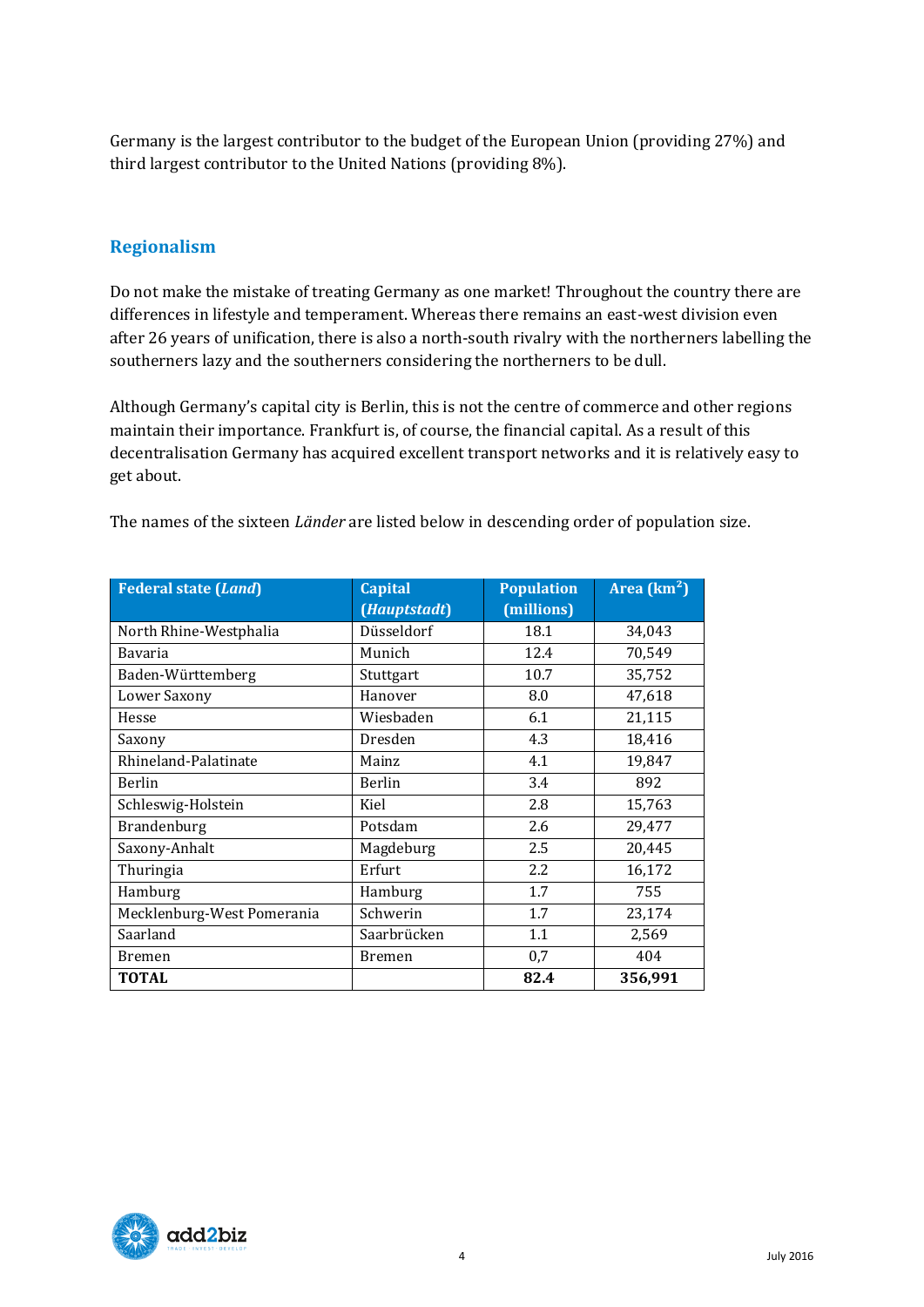# **Economy and Trade**

<span id="page-4-0"></span>Germany is the largest economy in Europe and the fourth largest in the world after the USA, China and Japan, and has a GDP of US\$ 3.46 trillion.

In 2014, Germany recorded the highest trade surplus in the world, US\$ 285 billion, making it the largest capital exporter globally. With US\$ 1.28 trillion Germany was the world's largest exporter of goods and services in the same year.

70% of Germany's GDP comes from the service sector, 29.1% from industry and 0.9% from agriculture.

# <span id="page-4-1"></span>**Industry**

Whereas large German companies such as BASF, BMW, Daimler, Siemens and Volkswagen are known the world over, it is the *Mittelstand* or medium-sized companies, often family-owned, which form the backbone of German industry.

There is a much closer relationship between the banks and industry. With industrial shareholding often under the control of the banks they wield enormous influence in the boardroom. For this reason it may be more difficult to enter the German market via acquisition.

German industry covers numerous sectors, some of which are listed below:

#### Aerospace

The German aerospace industry is the third largest in Europe after the UK and France. The sector specialises in structures, cabin systems, engines and maintenance, repair and operations (MRO) and has grown by an average of 8% per year since the mid-1990s. With sales of EUR 4.6bn 15% of is reinvested in research and development.

#### Agriculture

With 285,000 businesses Germany is the second largest producer in the EU. Turnover in 2013 amounted to EUR 7.55bn.

#### Automotive

Germany is home to 41 automobile assembly and engine production plants with a capacity of over one third of total automobile production in Europe. In 2015 the sector generated sales of EUR 404bn and invested EUR 20.6bn in R&D in Germany alone.

#### Chemicals

Germany has the largest chemicals sector in Europe and the fourth largest worldwide. The sector turns over EUR 201bn and expends EUR 9.6bn in R&D. The sector comprises 3,750 companies, 96% of which are SMEs, and employs 434,000 people.

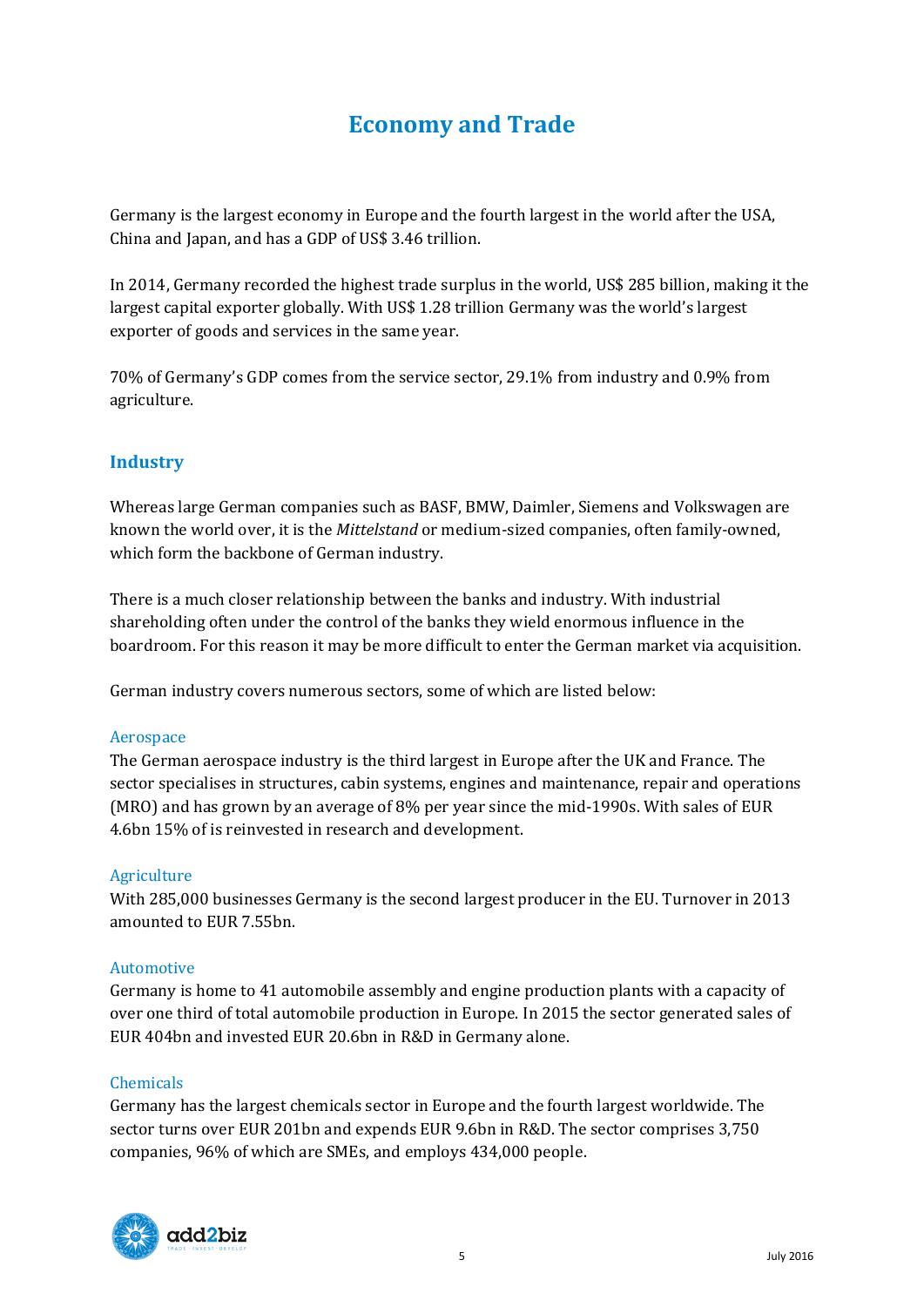Germany accounts for 35% of Europe's production of plastics generating. The sector's 6,940 companies generate revenues of EUR 90bn and employ 375,000 staff.

#### Consumer goods

The sector turns over EUR 400bn, of which EUR 33bn worth of goods were purchased online in 2013. E-commerce is on the rise.

### Creative industries

In the games sector annual growth over the next four years is expected to exceed 10%.

### Electronics & microtechnology

The sector turned over EUR 178bn in 2015, of which EUR 87bn originated in the domestic market. In the same year the industry invested EUR 15.5bn in R&D.

### Energy

Germany effectively invented the renewable (largely wind and solar/photovoltaic) energy sector. In addition to producing energy Germany also focuses on energy efficiency and storage.

#### Environment

Combining raw material efficiency, recycling and sustainable water technologies the sector has revenues of EUR 118bn and employs 390,000 people.

### **Healthcare**

With sales of EUR 315bn Germany is the largest market in Europe and third largest worldwide after the USA and Japan. Germany has also 900 biotechnology companies.

## ICT

Germany is the largest market in Europe and fourth largest worldwide with sales of EUR 150bn.

## <span id="page-5-0"></span>**Business Structures**

There are various forms of business organisations in Germany. The most common are those with *AG* and *GmbH* after their names, which loosely correlate to the British PLC and Ltd. respectively.

In addition to these, however, there are other forms of business organisation, which the exporter may come across. These include the general commercial partnership (*Offene Handelsgesellschaft*) and the limited commercial partnership (*Kommanditgesellschaft*), together with variations such as the *GmbH & Co. KG*, which is a limited partnership with a company as a general partner.

The *Unternmehmergesellschaft,* often referred to as a *Mini-GmbH* or *1-Euro GmbH*, does not require share capital of EUR 25,000. The *UG* has gained popularity with business start-ups and has largely displaced the legal form of the British limited company.

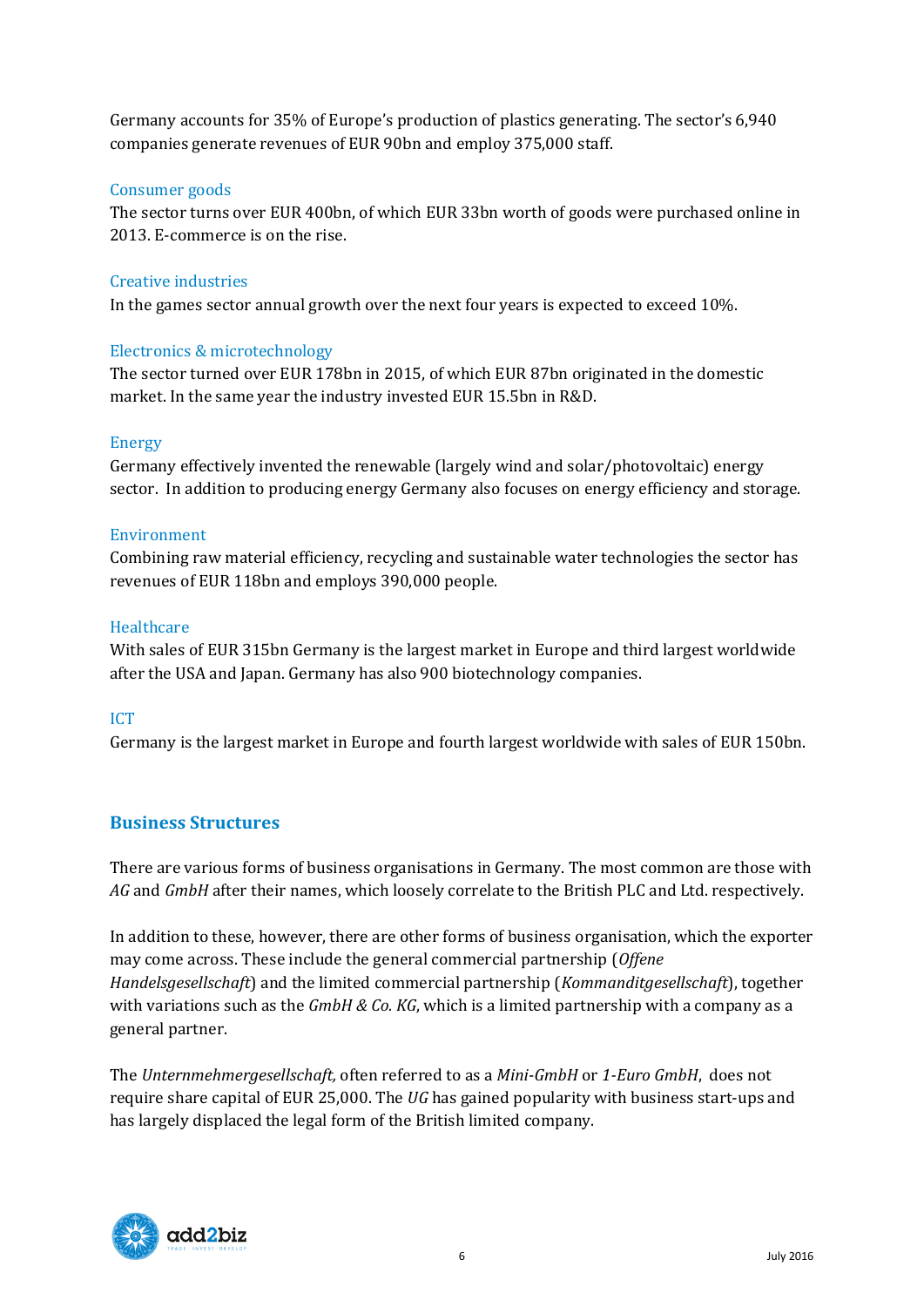# **The Product**

# <span id="page-6-1"></span><span id="page-6-0"></span>**Design**

Germans are very discriminating buyers and expect the best. It is not enough to provide a "me too" product. Exporters who do not devote sufficient attention to design will pay heavily. The Germans value design highly and are prepared to pay for it.

### **Is your product design suitable for the German market?**

# <span id="page-6-2"></span>**Technical Standards**

The CE marking is required to demonstrate that the product conforms to the essential requirements of the applicable EU directives. By affixing the CE marking to a product, a manufacturer declares that the product meets all the legal requirements for CE marking and can be sold throughout the European Economic Area (EEA).

Germans often like to see that products have been tested by TÜV and the "*geprüfte Sicherheit*" stamp placed on products. The addition of such German testing stamps would appear to be more for marketing purposes and to assure Germans that the products are actually of the desired quality.



#### **Can you comply with different technical standards?**

# <span id="page-6-3"></span>**Packaging**

Obviously there are design implications and exporters should address packaging from this standpoint. All details must be in German and include, according to the product, a list of constituents and the manufacturer's address. On foodstuffs "best before" (*mindestens haltbar bis*) dates are mandatory.

Packaging, however, extends beyond aesthetics. For environmental protection purposes manufacturers should seek to reduce unnecessary packaging and ensure that what is used may be recycled.

#### **Have you addressed packaging requirements?**





CE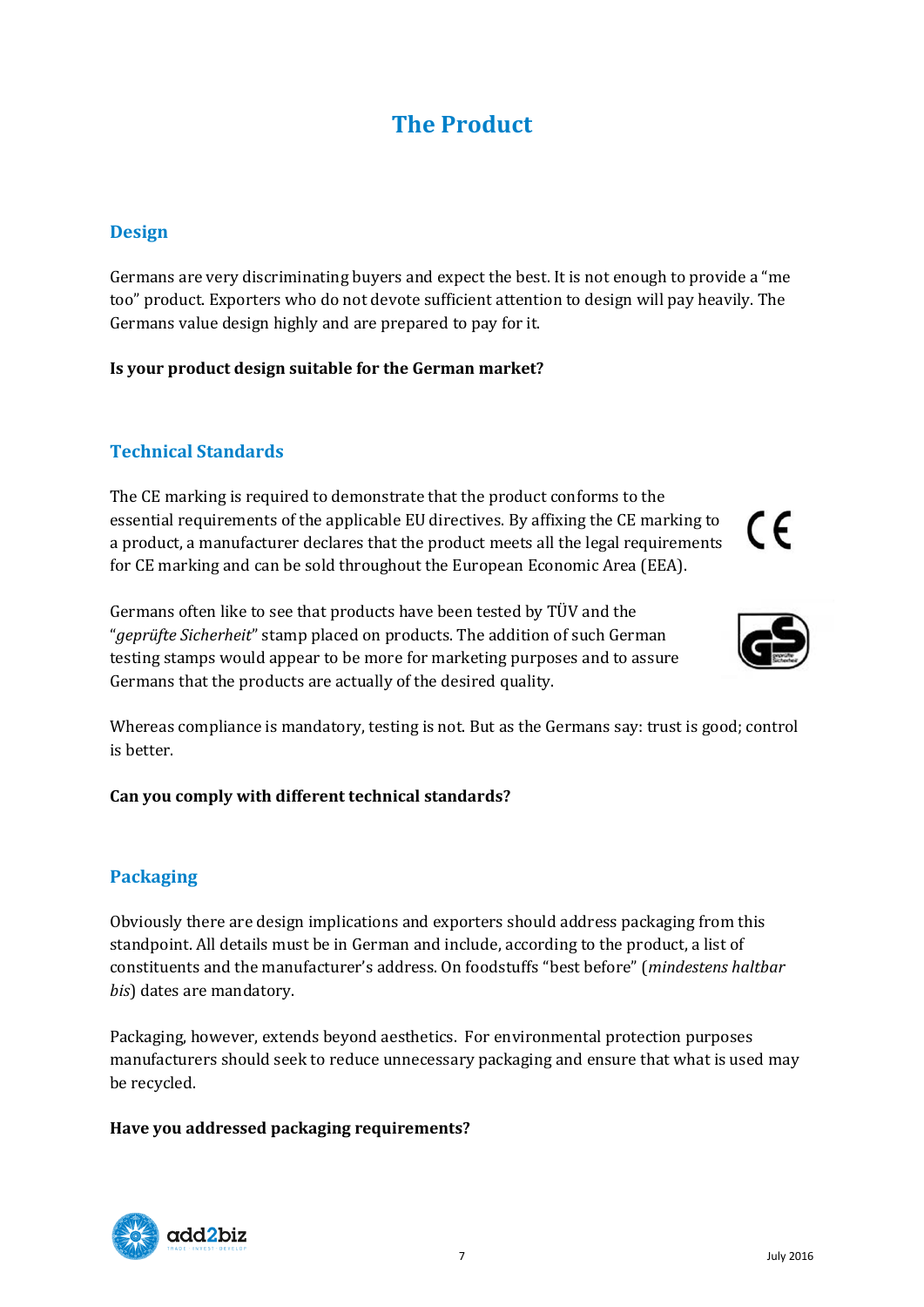# **Researching the Market**

<span id="page-7-0"></span>There are numerous sources of free information to help build up a picture of the German market in general and your industrial sector specifically.

Foreign trade agencies wishing to support their countries' exports to Germany often publish market research reports and highlight the opportunities. Exporters may wish to check the website of the [US Commercial Service in Germany](http://www.export.gov/germany/) for details.

Other sources include the various German trade associations which often publish reports on the state of the industry and its member companies. For a list check www.verbaende.com.

Other websites to peruse may be found towards the end of this document.

When compiling your report you need to break the data down into the following categories about the market:

- $\bullet$  Size
- Structure
- Share
- **•** Development
- Customers
- Competition

Existing customers, especially those within a multi-national group, may well be able to offer advice.

Also check with your suppliers to see how their business is going and if they have any indications about other markets.

Employees in your company may well have worked or lived in Germany before and



possibly speak the language. They may not necessarily be in your sales & marketing department.

Also consult business colleagues, members of local export associations, public sector support for international trade as well as your bank. They may not know your specific sector, but they may be able to offer advice on the German market.

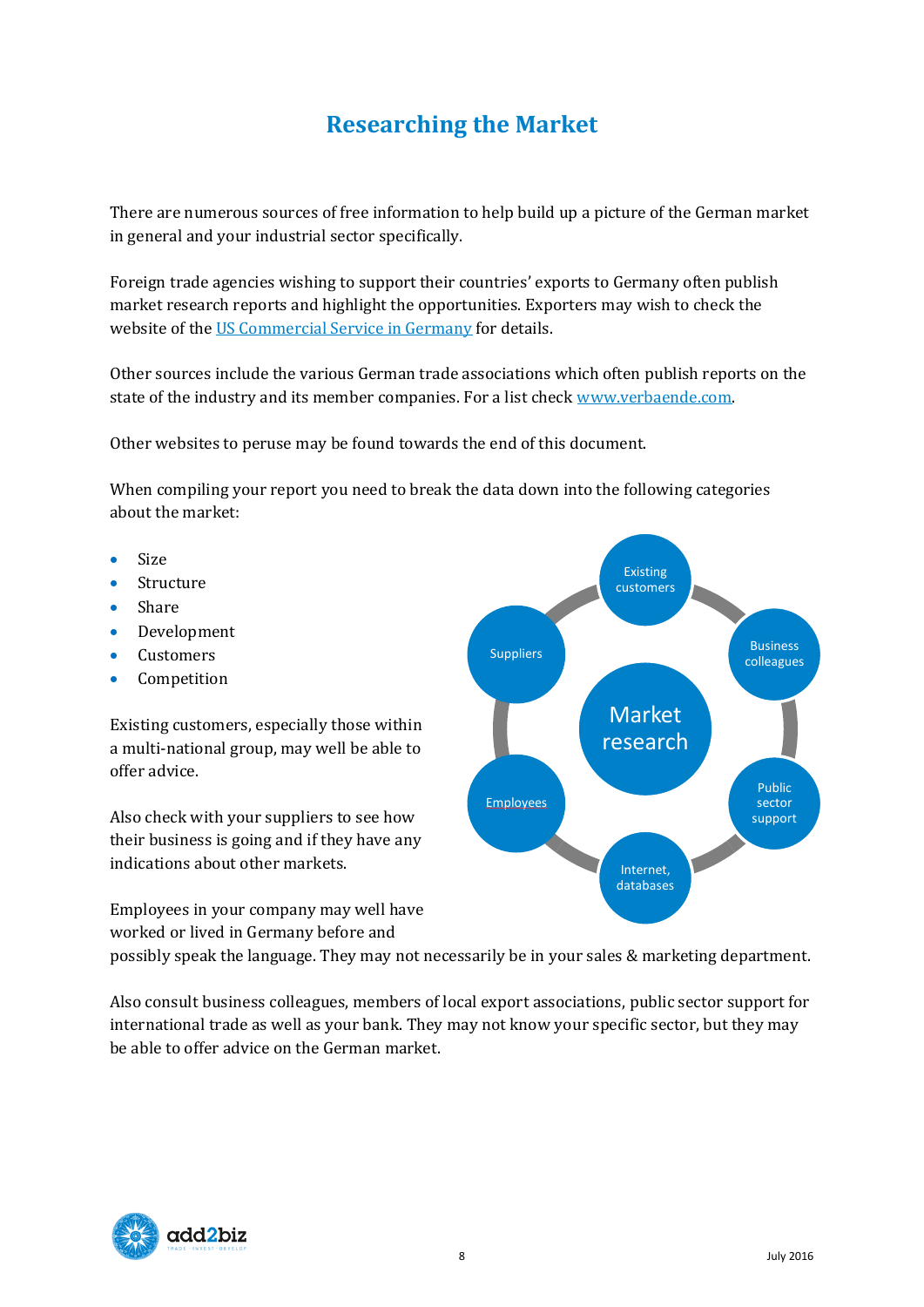# **Marketing in Germany**

<span id="page-8-0"></span>If you do not demonstrate commitment and are not prepared to provide the highest quality, the keenest price and the necessary (pre-sales) service, you will unlikely make inroads into this demanding market. For those prepared to do their homework, the market offers great opportunities.

To be successful in Germany you have to present something different, and ideally innovative. Germany is not a market for your excess production. There is a plethora of competitors and you have to find the niche market for your offering.

# <span id="page-8-1"></span>**Communication**

It is certainly true that many well-educated Germans speak good English. Whether they wish to work in English, especially if your competitor can conduct business in German, is another matter.

Initially you should make the effort to write in German. This may cost a little more time and money, but this is the start of building what will hopefully be a long-term and profitable relationship. Often as not your German counterpart will quickly move to English, but you have shown courtesy and respect.

Even if you cannot speak German and need to hire a translator/interpreter (arrange in advance via your country's embassy or consulate), it pays dividends if you take the time to learn a few phrases in the language before you visit.

Even if your counterpart speaks good English, reserve the telephone for emergencies. Send an email instead and avoid any misunderstandings caused by a bad line and a strong accent.

#### **Can you correspond in German?**

# <span id="page-8-2"></span>**Trade Fairs**

Germany invented the trade fair, and today almost two-thirds of the world's major shows still take place here. Most large German cities will host a trade fair sometime during the year.

Do not see these shows as being just German. In many cases they are the European, if not the world, events which just happen to take place in Germany. View the shows as opportunities for meeting clients from wider geographies.

Not only do they afford an opportunity to see the competition and what is on offer, you will likely meet potential customers and sales intermediaries at the event.

A trade fair often provides an opportunity to visit the market for the first time.

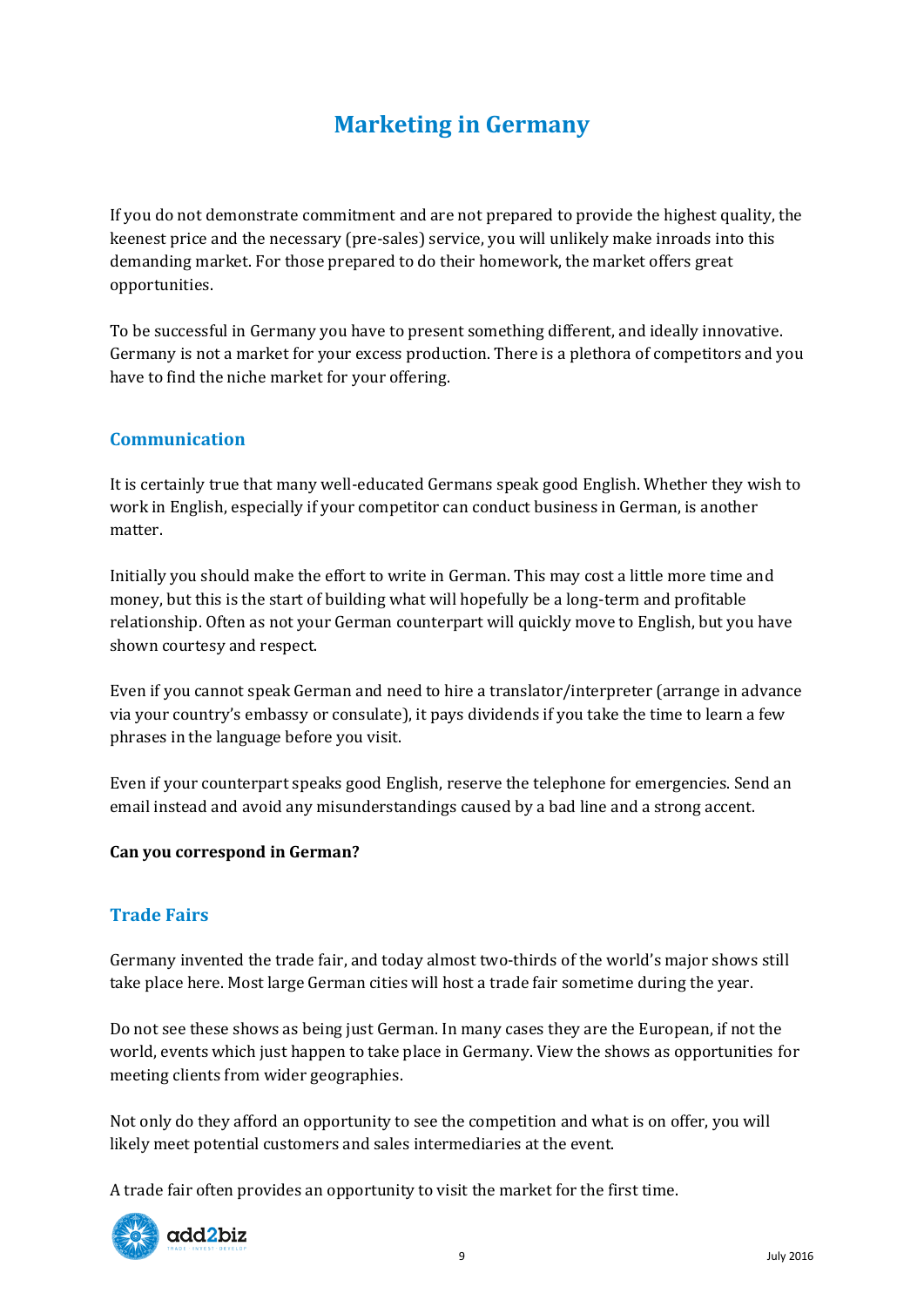Check the website of [AUMA](http://www.auma.de/en/Messedatenbank/Deutschland/Seiten/Default.aspx) for details of German trade shows.

Later on you may wish to exhibit your own products at a trade fair in Germany. This will be viewed by German clients that you are taking the market seriously. The cost may be prohibitive for the smaller firm and it may be prudent to join forces with your trade association or chamber of commerce organising stands for its members.

# <span id="page-9-0"></span>**Pricing**

Your research should also attempt to determine the market price for your product. Obtaining this information, especially for industrial products, is not always easy. Do not simply convert your home currency price into euros.

Having a high price may rule out success; and so may a low price, as the German buyer may associate this with lower quality.

### **Are your prices competitive?**

# <span id="page-9-1"></span>**Proposals**

Unless the enquiry specifies certain terms and conditions, you will be advised to quote in euros inclusive of delivery charges. Send a quotation in your domestic currency on an ex-works basis and you may have already lost, even if the price may be competitive.

#### **Have you decided upon the method of payment?**

#### **Have you arranged to cover for foreign exchange risk?**

#### **Have you obtained a credit rating on your customer?**

Check with the international office of your bank for advice on foreign exchange and payment methods. Providing you give them sufficient time your bank should also be able to arrange credit ratings for your clients.

#### **Have you calculated the cost of shipping the goods?**

Names of reputable freight forwarding companies may be obtained from local export association or support organisation.

#### **Have you arranged insurance?**

Unless you are shipping frequently and in large quantities your forwarder may obtain better quotes.

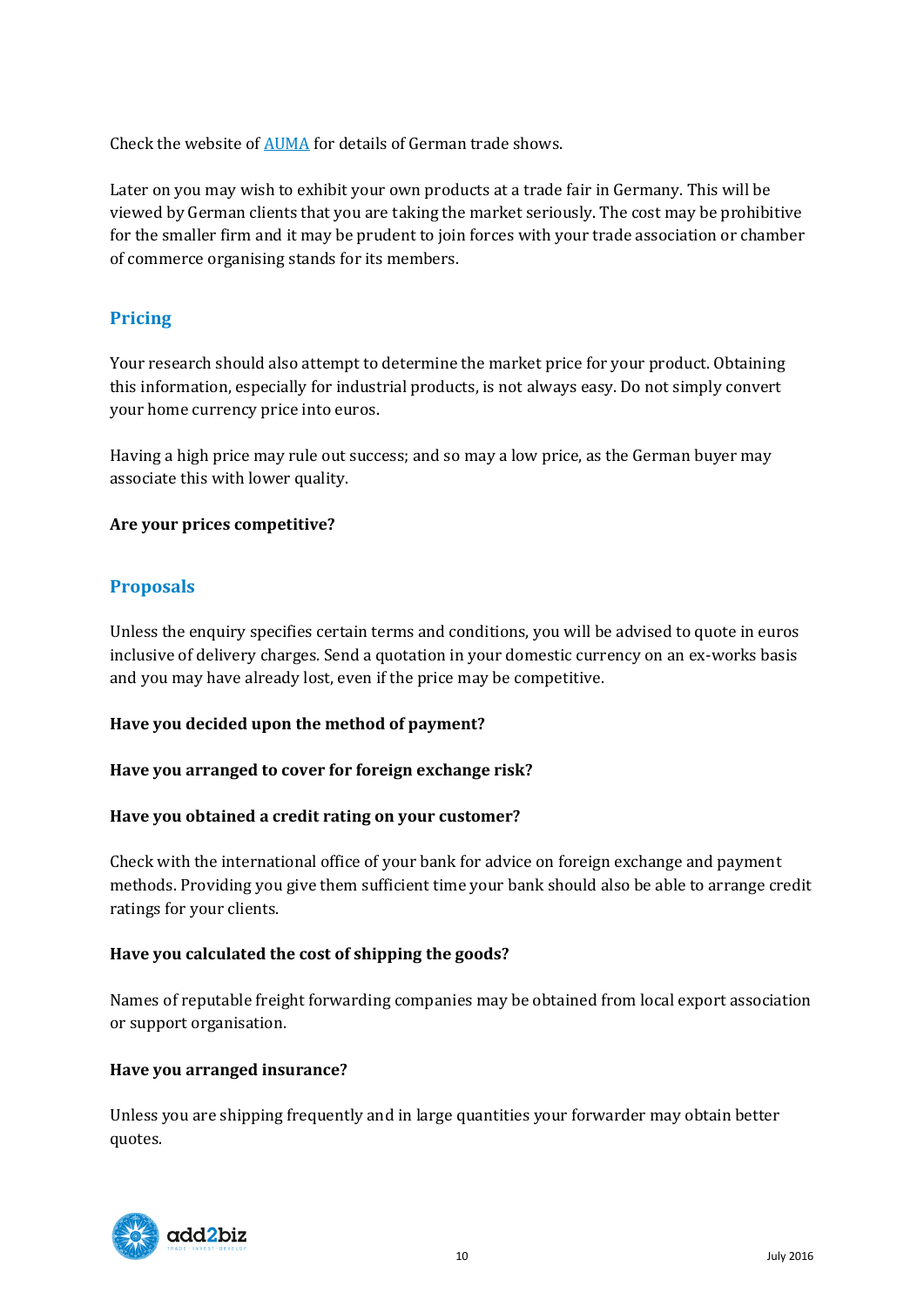If quoting payment terms other than documentary letter of credit, you may wish to arrange credit insurance.

You would be well advised to submit a proposal rather than just a quotation. Your prospective German customer wants to know about your experiences with other clients and ability to fulfil the order. Even if your prices are competitive, the customer needs to be convinced that the total costs will be equally attractive.

# <span id="page-10-0"></span>**The Ten Commandments**

Thou shalt:

- 1) Be committed not just involved
- 2) Plan properly
- 3) Avoid ambiguity
- 4) Be punctual, prepared and patient
- 5) Maintain frequent contact no armchair exporters
- 6) Allocate appropriate resources
- 7) Support thy intermediaries
- 8) Demonstrate pre-sales service
- 9) Think customer, partner and relationship
- 10) Convince the customer that thou should be entrusted with the business

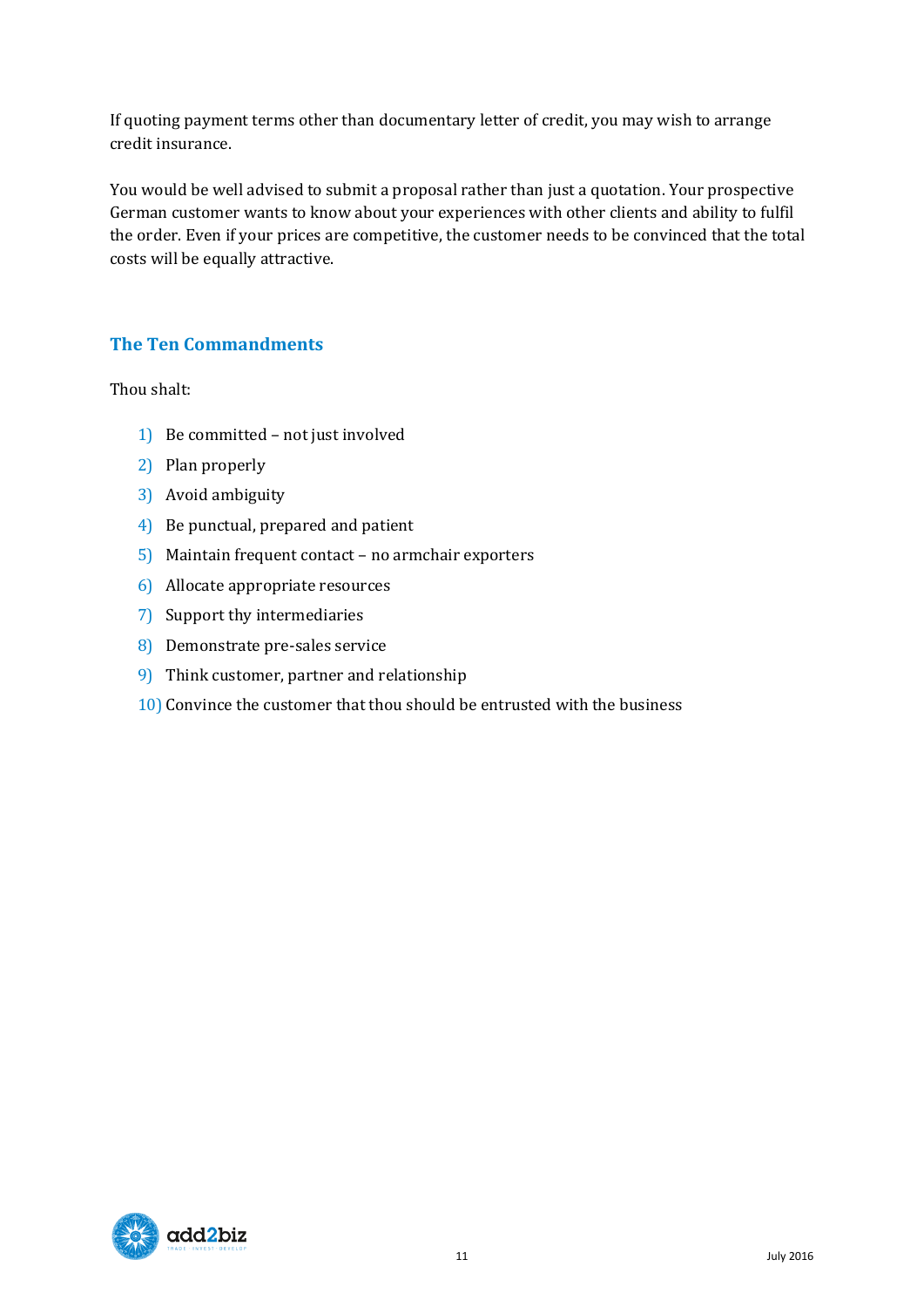# **Market Entry**

<span id="page-11-0"></span>The smaller exporter is strongly advised to tackle just one or perhaps two regions of the country at the beginning. If errors are made, they may be corrected before moving to other parts of the country.

Germany is not for the faint-hearted. The exporter needs to adopt a medium-term strategy for this market.

### **Are you prepared to allocate the necessary resources?**

Although selling direct to German customers is certainly permissible from abroad it is hardly ideal, unless you have very few customers and are prepared to spend a great deal of time in the market place developing the accounts.

The vast majority of companies trading in Germany use commercial agents to handle their business. Indeed, it is reported that around two-thirds of all trade in Germany is undertaken via agents.

Owing to the regional nature and highly decentralised structure in Germany it is uncommon to find one agent capable of handling the whole country. Depending upon the industry and geographic dispersion of the customer base, between four to seven agents may be required to cover the entire country effectively.

Some agents may collaborate to form an association of mutual interest (*Interessengemeinschaft*) to handle the whole country. The advantage of this arrangement is that the exporter only has to deal with one agent who subcontracts the work.

German agents tend to be professional and can be left, for the most part, to their own devices. Nevertheless, it is strongly recommended that the principal visit his customers with his agent on a regular basis. This demonstrates that you are committed and wish to support.

Instead of agents which take a commission on the sale, another route to market is via distributors. Here the intermediary buys the product, takes ownership and resells in his own name.

# <span id="page-11-1"></span>**Finding the Agent**

Various bodies can help you find agents and distributors. The overseas German chamber of commerce is one source; and your own country's commercial staff based in the embassy and consulates in Germany may also offer assistance. There are an estimated 70,000 commission agents in Germany.

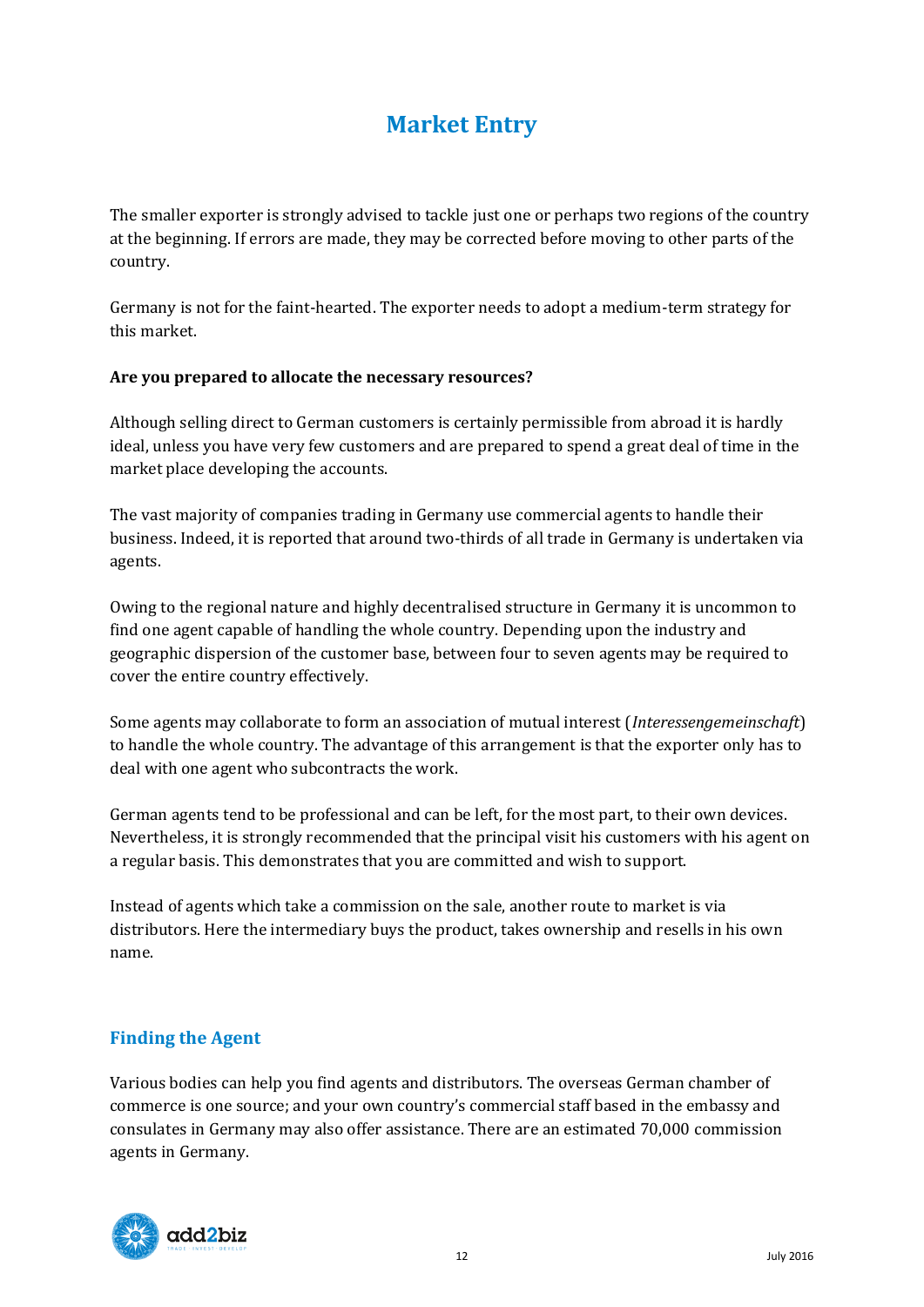You should also ask the customers themselves, when you meet, whom they recommend. The customers will certainly be buying complementary products and could well suggest names of agents.

Another source is the [CDH](http://en.cdh.de/), the German agents' trade association. They have approximately 20,000 members and are perhaps more suited for finding those handling consumer products. For capital goods the agents are more likely to be members of their industrial trade associations.

Another possibility is [Handelsvertreter.de.](http://www.handelsvertreter.de/en/index.html)

The EU also has an online portal for introducing potential business partners. Details may be found [here.](http://een.ec.europa.eu/tools/services/SearchCenter/Search/ProfileSimpleSearch)

Finding distributors is somewhat easier as they are often registered companies and there are several online databases for this purpose (see Sources of Information towards the end of this document).

## **Have you obtained lists of possible intermediaries?**

# <span id="page-12-0"></span>**German Agency Law**

Finding a commission agent willing to accept anything but German law in the contract is very rare; and an agent prepared to accept a foreign law is probably not much use.

The German law favours the agent. As the agent is not party to the contract, i.e. he accepts a commission on the sale of the product, he is not on his own right (unlike a distributor) and his continued income is based on working for the principal.

The key point lies in the event of the termination of the agreement. If the agent has built up goodwill for the principal and future sales can be attributed to the agent's efforts, then the agent is entitled to compensation for loss of income. This payment to the agent can amount to one year's commission based upon the average of the last five years or life of the agreement, if shorter.

**Before recruiting commission agents in Germany you should make yourself fully aware of the legal position.**

## <span id="page-12-1"></span>**Recruiting an Agent**

As it is becoming more difficult to hire and fire commission agents, think carefully before signing an agreement.

Ideally work on an unofficial basis for the first six months. A German agent may be prepared to do this, but may demand a retainer, in addition to sales commissions, during this period to ensure commitment from the principal.

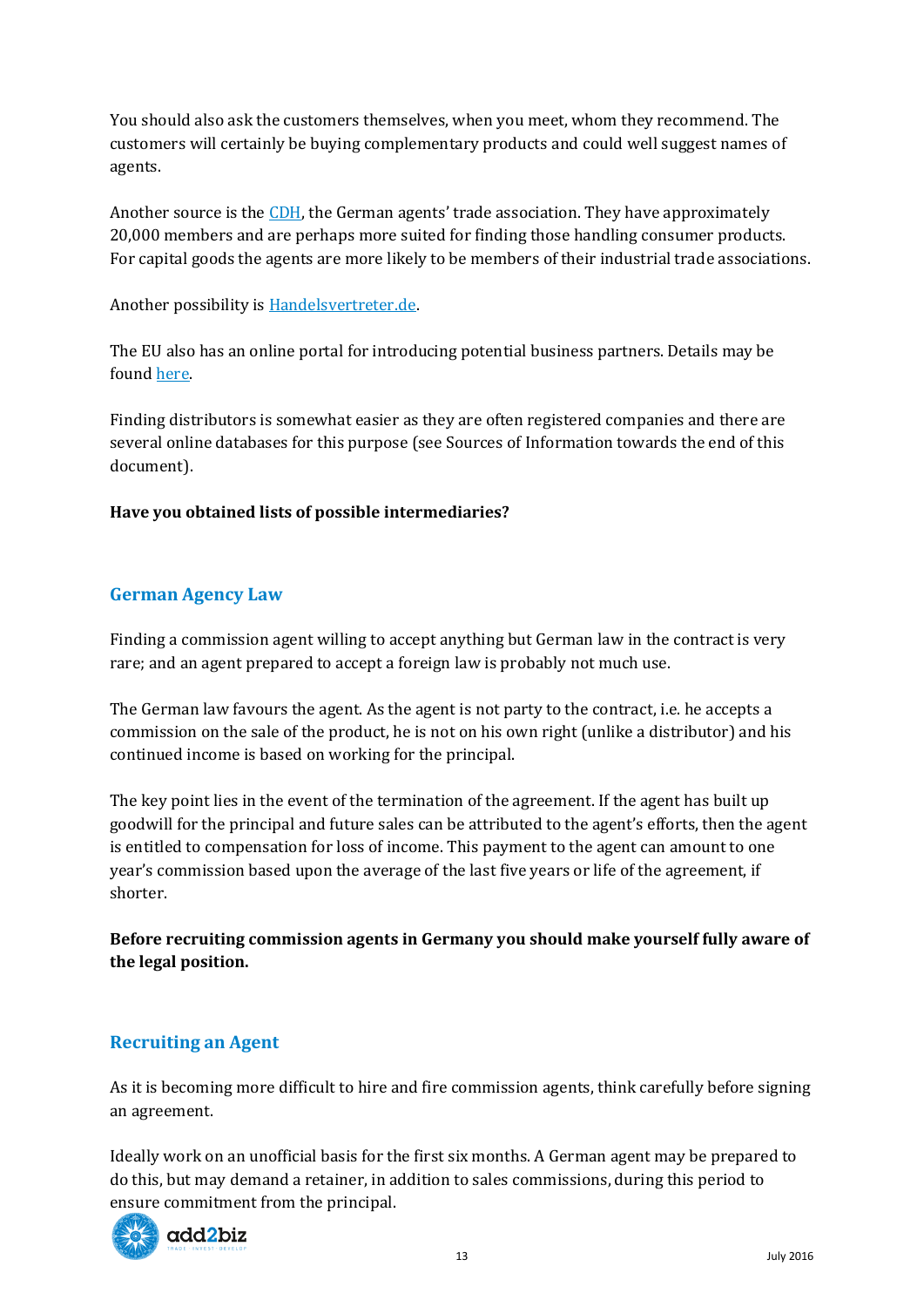When choosing an agent there are several factors you need to consider. You need to determine which principals he already represents. If too few, it may be that suppliers have decided against employing him. It may be that the firm/individual is relatively new and hungry, which could well offset any lack of experience.

#### **Are there any potential conflicts?**

### **Can you obtain references from these principals?**

#### **Is there a degree of specialisation?**

You need to determine which other products and suppliers he is handling. Even if he is not promoting competitive products, you will still be competing with the other principals for the agent's time.

### **Does he know the main customers in his region?**

### **Do they know him?**

### **How large is his territory?**

Beware the agent who claims to cover the entire country. Realistically an agent would cover a couple of federal states or perhaps neighbouring postcodes (see postcode map of Germany at the end of this document).

#### **Does he have the resources to do the job effectively?**

#### **Can he confirm information you have already obtained?**

#### **Does he speak English?**

For some this may be the most important factor. If the agent, however, is an expert in his field and can open the doors to prospective clients, then a way may be found to overcome this disadvantage. That said, even if you speak perfect German, it may be necessary for someone else in your company to communicate with the agent from time to time.

## <span id="page-13-0"></span>**The Agreement**

Eventually you will enter into a formal agreement with your agent. Here are some issues which need to be addressed.

#### **How long is the agreement to be valid?**

Assuming you have already worked on an unofficial basis for, say, six months you may propose a formal agreement for twelve months. If you have not worked together, then the agent will most

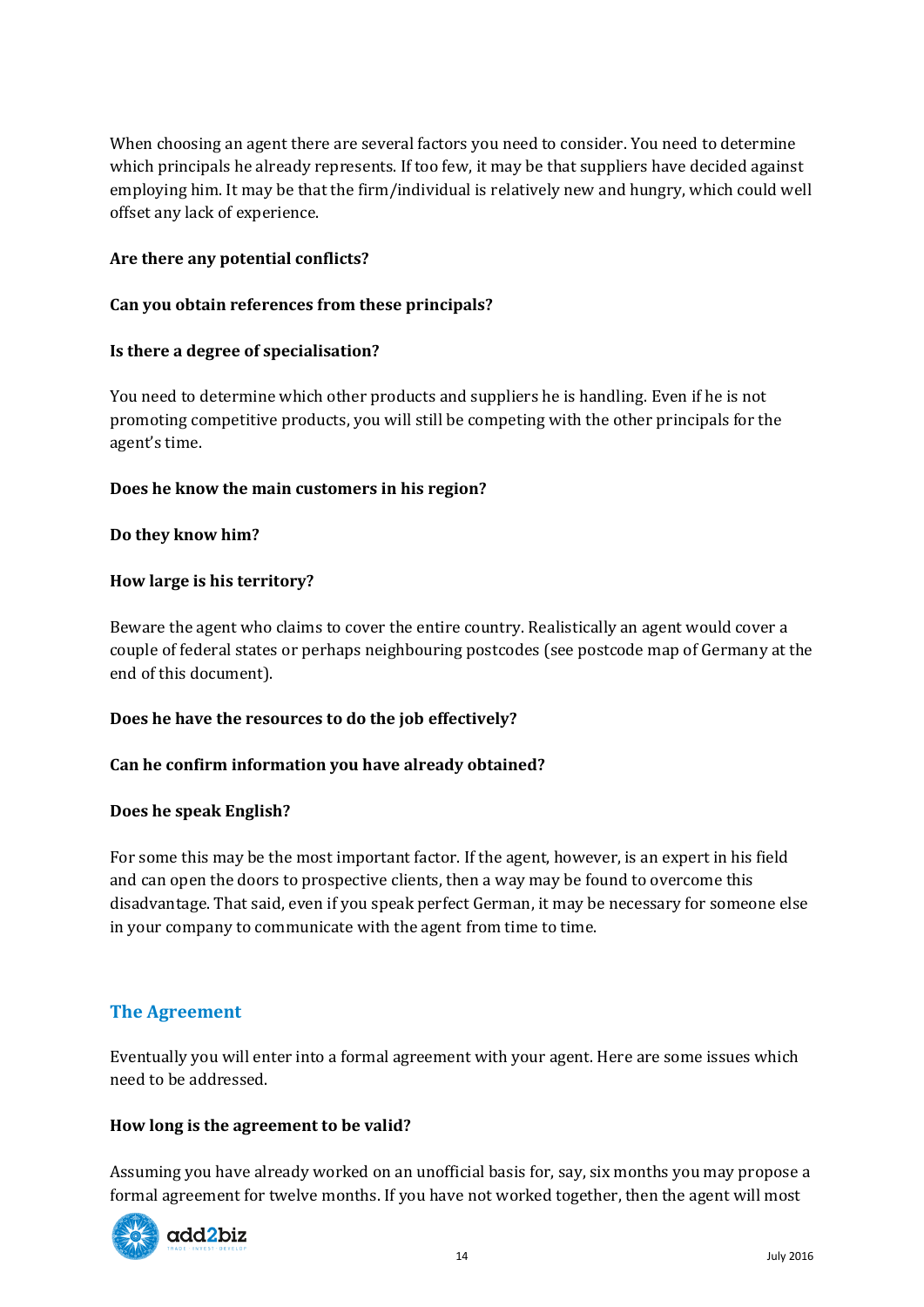likely counter by saying that it takes to establish relationships and develop sales in the market and ask you for a longer contract to demonstrate commitment on your part.

## **Does the agreement grant the agent exclusivity?**

How you view this will depend upon how thoroughly the agent can cover the territory and develop the business. It may transpire that you already have business with some large clients in the territory and are prepared to handle them directly. Then you must specify that these clients are to be excluded.

# **What is the size of the territory and the product range?**

# **What is the size of the commission and when will it be paid?**

Your agent will obviously want shorter accounting periods to improve his cash flow.

# **Will the agent carry consignment stocks?**

# **How much promotion and technical support will you provide?**

This is where you can demonstrate your commitment both to the agent and the market by visiting customers together.

## **Will you meet the costs of training the agent in your product technology?**

## **How will costs associated with after-sales servicing be covered?**

This will depend upon the product, but your agent will not want the expense of going back and forth to customers.

# **Will orders be placed with the agent directly and without the involvement of the principal?**

**Or will the customer send the original documents to you with only copies to the agent?**

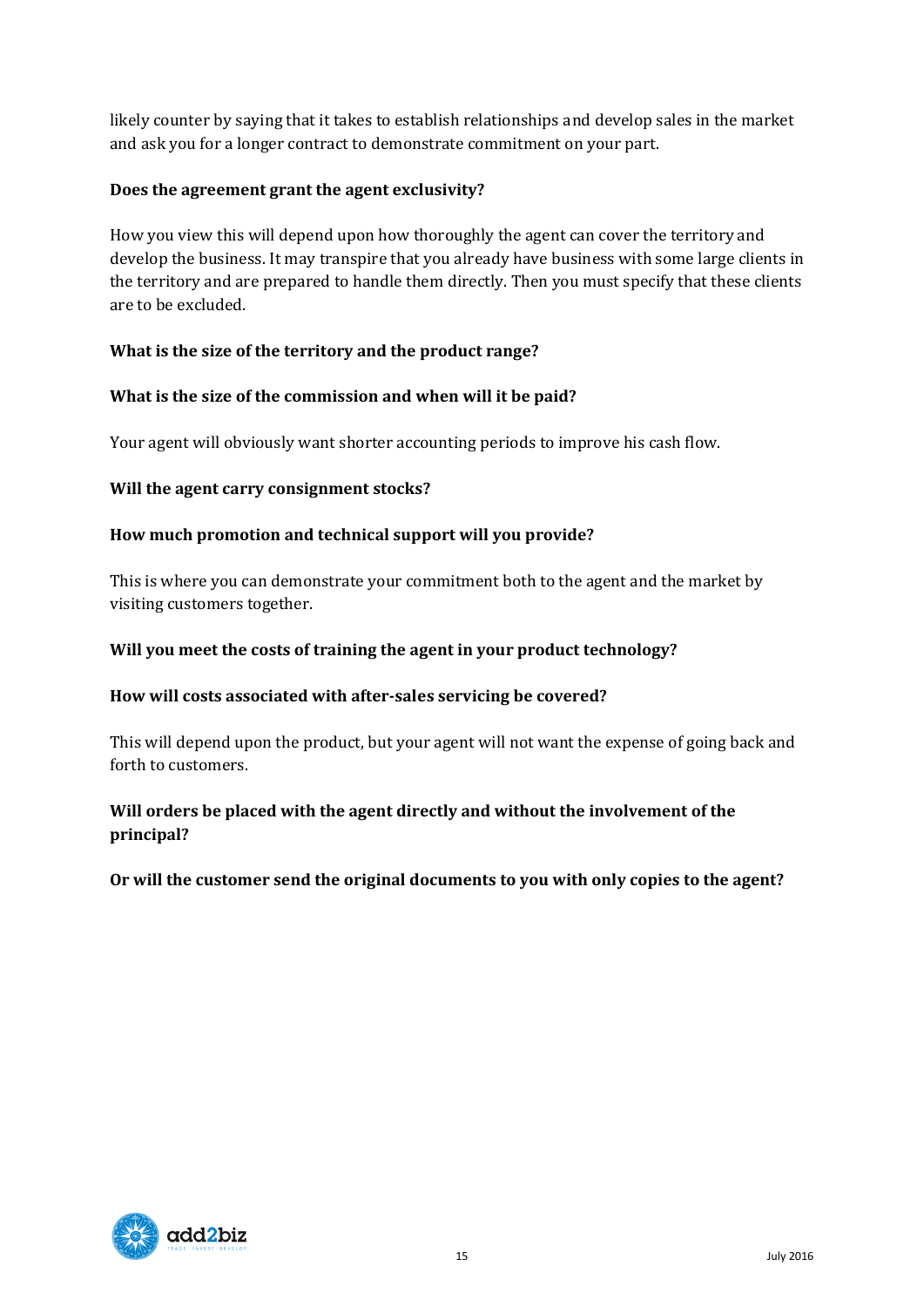# **Cultural Differences**

<span id="page-15-0"></span>If one had to summarise the differences in two sentences it would be thus:

# **In the Germanic culture everything is forbidden, except that which is permitted. In the Anglo-Saxon culture everything is permitted, except that which is forbidden.**

The following is just a guide. For every rule there is an exception and the visitor to Germany will come across alternative ways of doing things. Being different does not equate with being wrong, and a foreigner, as you will be in this country, would be well advised to remember the rule about when in Rome…

# **Punctuality**

The Germans are sticklers for punctuality. Rather than arrive early and sit at the reception, Germans would prefer to drive around for a few minutes and arrive on the dot.

If visiting larger companies and for the first time, make certain you arrive at the right entrance. Do not fill in all the paperwork only to find out you should be elsewhere.

# **Attire**

At meetings you should avoid removing your jackets, unless it is an extremely hot day and your hosts are dressed similarly. The image in the Anglo-Saxon culture of rolling up one's sleeves shows someone getting down to work. The opposite would be true for the Germans who could well consider this to be relaxing.

## **Formality**

The use of first names in business is still uncommon in Germany. When speaking English some, especially younger, Germans may try to adapt to your culture. But if you are speaking to senior management, be formal and use the person's correct title *Herr* or *Frau*, followed by *Doktor* if appropriate, and surname. If speaking in German, use the *Sie* form at all times.

The hierarchical structure is highly respected in the Germanic culture. Read the person's business card and look for titles. Unlike in the Anglos-Saxon culture where academic qualifications are often placed after one's name, the Germans put their academic titles in front of their names. A popular German first name is not *Dipl.*!

Business meetings tend to be formal and you will probably find yourself in discussions with groups of managers. Germans often keep matters close to their chests, and a good sign that they

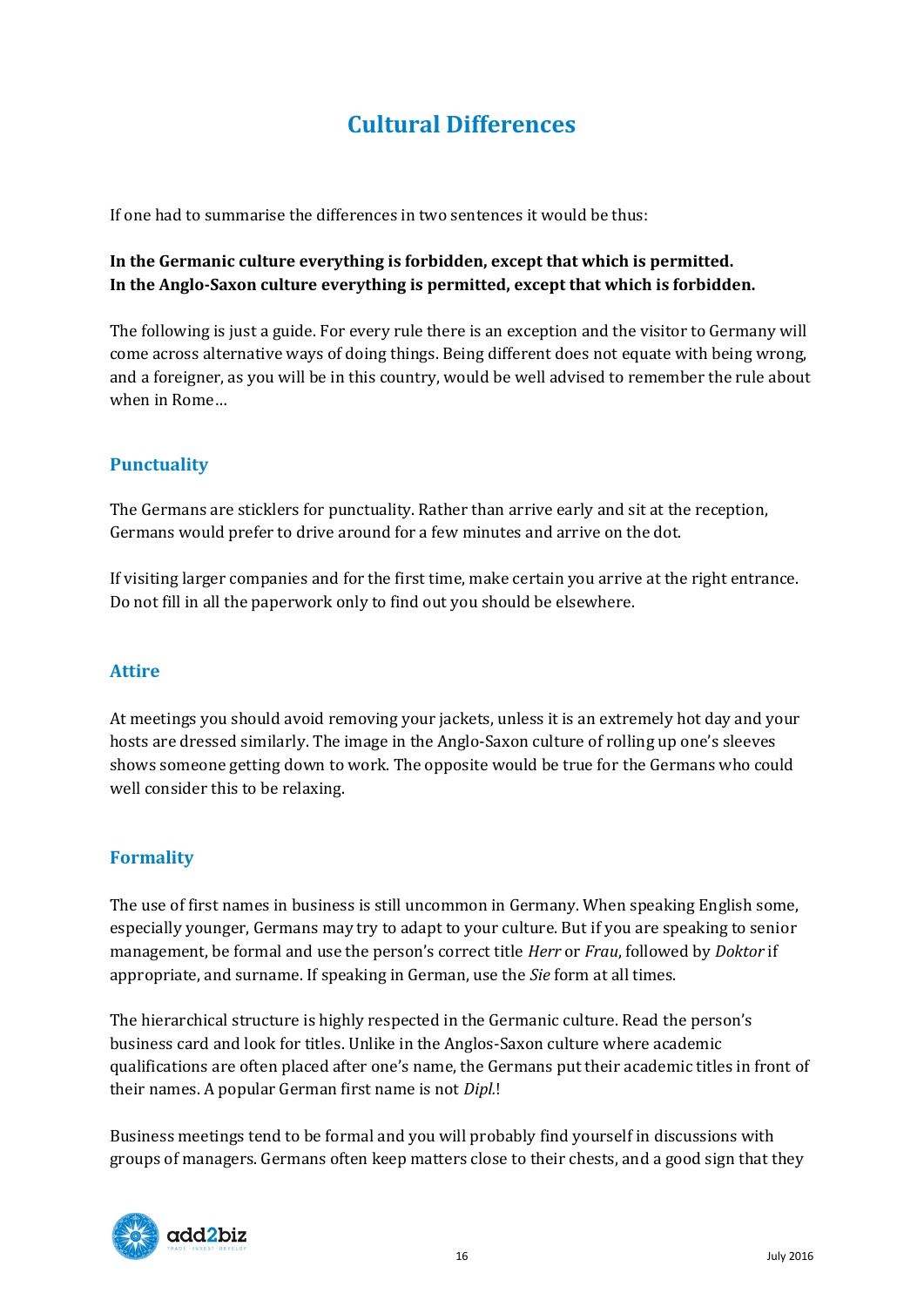are interested in a deal is their persistence. They will not continue a meeting any longer than is necessary.

# **Status**

The engineer, especially in an engineering company, will have a far higher status that the marketing or financial specialist and will tend to advance faster up the corporate ladder. If you have a scientific or technical qualification you would do well to let the Germans know about it. You will be respected far more.

# **Humour**

In Germany, humour is not a laughing matter. The Germans can certainly enjoy a good joke or see the funny side just as much as anyone else. In the office, however, they tend to be more serious and do not feel comfortable being frivolous about, what they consider to be, important matters. Irony can often be misunderstood.

Germans tend to compartmentalise their lives with humour reserved for out of work hours. Whereas the Anglo-Saxon may feel that a joke breaks the ice and outs everyone at ease, the opposite may be the case with the Germans, who may be slightly embarrassed. As we learn about their culture, however, they do the same with others. A degree of humour even during tough negotiations is appreciated – but do not go too far!

# **Entertainment**

Being taken out for business lunch is not expected by the German buyer – at least not at the outset. Most companies will have their own canteens – and generally of a high standard – to which you may very well find yourself invited.

Later on you may well entertain a client in a restaurant. Whereas credit cards and paying with plastic are becoming the norm, settling the bill in cash will not raise eyebrows.

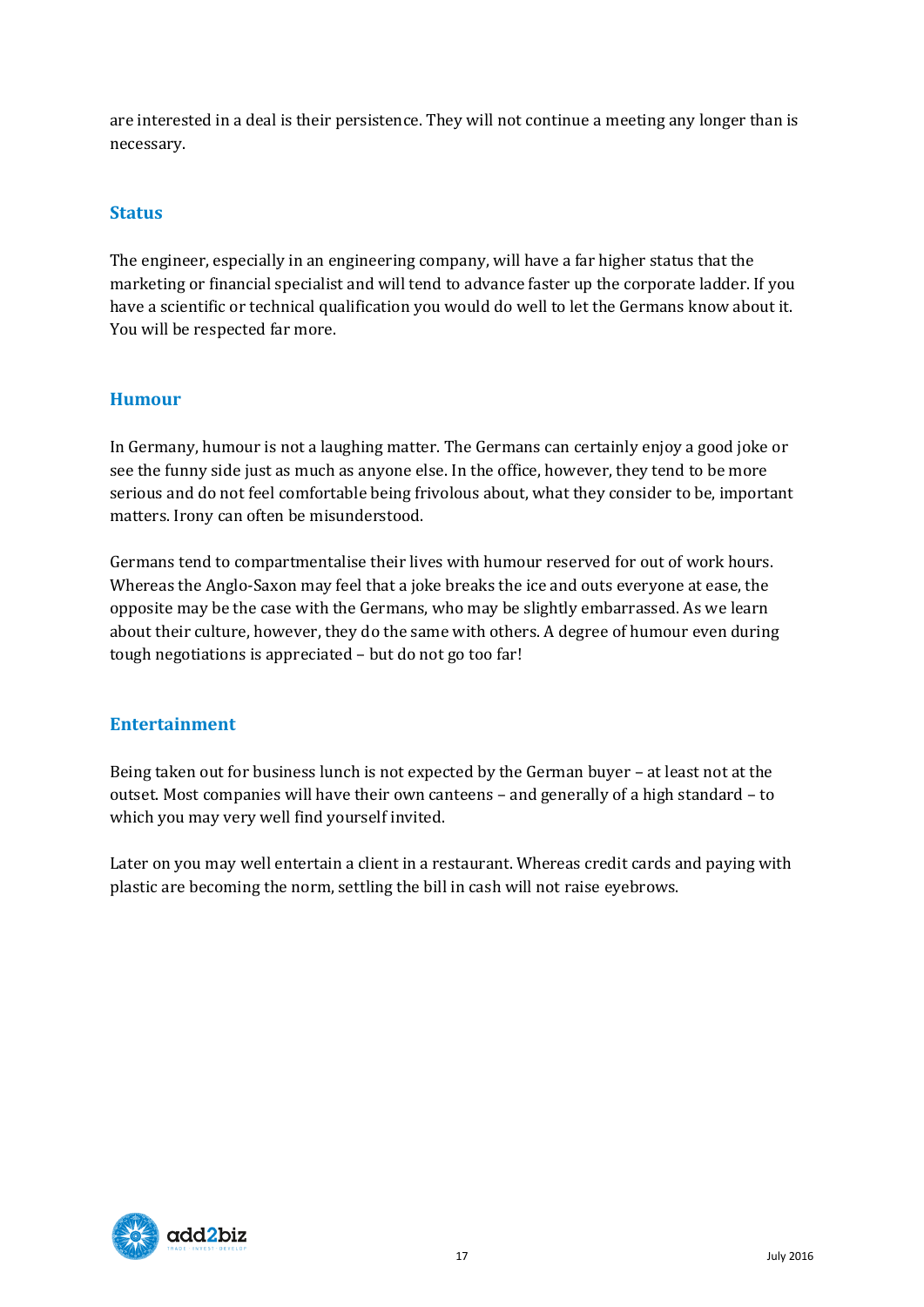# **Planning the Trip**

<span id="page-17-0"></span>Before addressing the logistics of the trip think carefully about what realistically may be achieved. Build in the odd half-day to allow for the unexpected. Amateurism is not admired; so prepare for the meetings.

As well as the traditional holidays such as Easter, Christmas and New Year, Germans have many other public holidays. Also there are regional differences throughout the country and the visitor should check that there are no local holidays.

| Holiday                | <b>Date</b> | <b>Location</b>                            |
|------------------------|-------------|--------------------------------------------|
| Epiphany               | 6 January   | Baden-Württemberg, Bavaria & Saxony-Anhalt |
| Labour day             | 1 May       | National                                   |
| <b>Ascension Day</b>   | 5 May       | National                                   |
| Whitsuntide            | 16 May      | National                                   |
| <b>Assumption Day</b>  | 15 August   | Bavaria & Saarland                         |
| German Unity Day       | 3 October   | National                                   |
| <b>Reformation Day</b> | 31 October  | Eastern federal states                     |
| All Saints' Day        | 1 November  | Baden-Württemberg, Bavaria, NRW,           |
|                        |             | Rhineland-Palatinate & Saarland            |
| Penance Day            | 16 November | Saxony                                     |

Although personnel in German companies do not go on holiday all at the same time, many of them may wish to be present at meetings, thereby making it difficult to arrange appointments. July-August is for this reason not the best time to visit.

## **Are there any public holidays during your proposed visit?**

#### **Is there an appropriate trade fair to attend?**

#### **Are trade missions available?**

Appointments may be made from 8am onwards, but tray and avoid Friday afternoons. Many German companies, especially those in the south, stop work at lunchtime on Fridays.

#### **Have you arranged to visit your local embassy or consulate?**

This is advisable, especially for your first trip, as the local staff can help enormously.

#### **Have you confirmed all appointments in writing?**

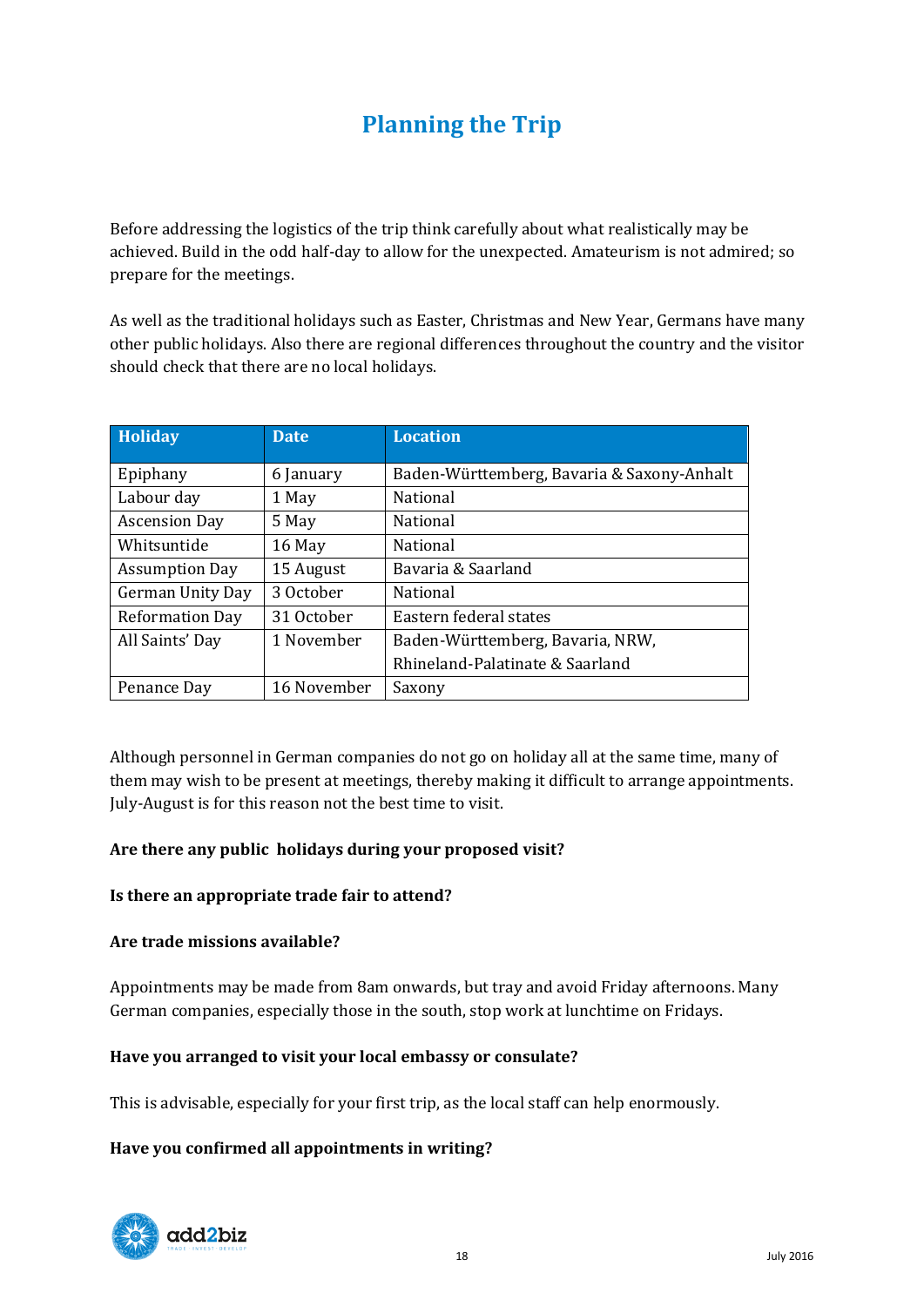# **Appendices**

# <span id="page-18-1"></span><span id="page-18-0"></span>**Useful websites**

| <b>Information source</b>               | <b>Website</b>                               |
|-----------------------------------------|----------------------------------------------|
| add2biz                                 | www.add2biz.com                              |
| Air Berlin                              | www.airberlin.com                            |
| American Chamber of Commerce in Germany | www.amcham.de                                |
| British Chamber of Commerce in Germany  | www.bccg.de                                  |
| Bundesanzeiger                          | www.bundesanzeiger.de                        |
| CE marking                              | http://ec.europa.eu/growth/single-market/ce- |
|                                         | marking/index_en.htm                         |
| Company register                        | www.unternehmensregister.de                  |
| Deutsche Bahn                           | www.bahn.de                                  |
| Die Welt                                | www.welt.de                                  |
| Euromonitor                             | www.euromonitor.com/germany                  |
| Europages                               | www.europages.de                             |
| <b>Federal Statistics Office</b>        | www.destatis.de                              |
| Focus                                   | www.focus.de                                 |
| German agents' trade association        | http://en.cdh.de                             |
| German airports                         | www.german-airports.de                       |
| German export database                  | www.deutsche-exportdatenbank.de              |
| <b>Germany Trade &amp; Invest</b>       | www.gtai.de                                  |
| Handelsblatt                            | www.handelsblatt.com                         |
| Kompass                                 | www.kompass.com                              |
| Lufthansa                               | www.lufthansa.com                            |
| Spiegel                                 | www.spiegel.de                               |
| Techniksuchmaschine                     | www.techniksuchmaschine.de                   |
| Trade associations                      | www.verbaende.com                            |
| Trade journals                          | www.fachzeitschriften-portal.de              |
| Trade shows                             | www.auma.de                                  |
| <b>TÜV Rheinland</b>                    | www.tuv.com                                  |
| <b>UKTI</b> Germany                     | www.gov.uk/government/world/organisations/u  |
|                                         | k-trade-investment-germany                   |
| <b>US Commercial Service in Germany</b> | www.export.gov/germany                       |
| Wer liefert was                         | www.wlw.de                                   |
| Wer zu wem                              | www.wer-zu-wem.de                            |